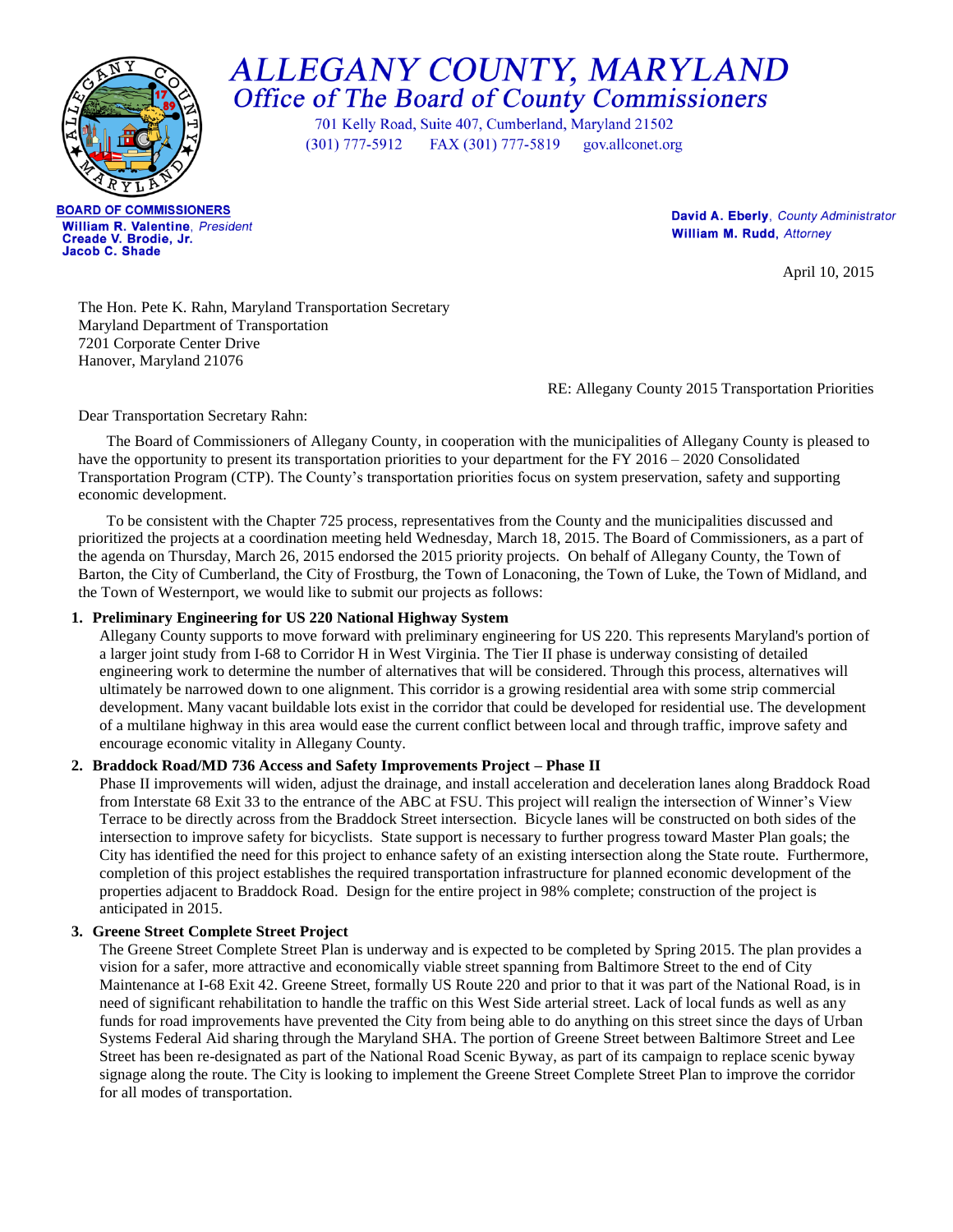The Hon. Pete K. Rahn April 10, 2015 Page 2

## **4. MD 936, Grant Street Stormwater and Safety Improvements Project**

The proposed project would include improvements to 1,300 linear feet of storm sewer to convey separated stormwater from Main Street (US 40) and Grant Street (MD 936) to a proper outfall. Currently, stormwater is collected in 13 inlets on Grant Street and Main Street near Grant Street and enters into a sanitary sewer. The design and construction of a new stormwater system by Maryland State Highway Administration is necessary in order for the City to be successful in eliminating combined sewer overflows, (CSOs). These 13 Maryland State Highway Administration inlets significantly contribute to Frostburg's CSOs. The City is under an MDE Consent Decree and Court Order to eliminate its CSOs. The project should also improve the safety characteristics for motorists by removing excess sheet flow due to surface runoff during periods of heavy rain or major snow melts, as there is a steep grade from Main Street to the bottom of the hill near Blair Street. Additional safety and pedestrian enhancements such as ADA compliant sidewalks and crosswalks would be part of the project. Maryland SHA and the City are currently reviewing an MOU in which MD SHA will partner with the City of Frostburg in the completion of this project and provide the funding to address the aspects of the project for which MD SHA is responsible.

# **5. MD 135 Safety Improvements in Luke, Maryland**

MD Route 135 spanning from the MD 135 intersection with WV 46 (to Bloomington) to Westernport, is in need of improvements. These improvements include road geometry, drainage, lighting, safety signage, and surface rehabilitation. This portion of roadway is subject to industrial truck traffic from the NewPage Paper Mill. Widening and adjusting the roadway geometry for improved near Grant Street and the filter plant has been a major safety concern. The parts of the roadway which parallel a rock cliff are in need of improved lighting, and stormwater management. These improvements would reduce hazards and collisions to the approximate 6,000 vehicles which travel this portion of State Highway daily. The Town of Luke, Maryland and Allegany County find these improvements necessary to keep all vehicular and pedestrian traffic safe.

# **6. Allegany County Transit Operating Funding**

Allegany County Transit operates fixed route service and ADA Demand Response in Allegany County, Maryland. The Transit's mission is to provide the citizens and visitors of the Allegany County service area with safe, reliable, courteous, efficient and clean transportation. Continued support for operations funds will help us achieve our mission.

# **7. Allegany County Transit Capital Funding**

Allegany County Transit is requesting the following Capital Items in FY 2016 according to their capital planning: Four small replacement buses, one heavy duty replacement bus, Computer Hardware Upgrades, Office Equipment, Shop Equipment, Modern Facility Security System, and Vehicle Parking Addition.

## **8. Baltimore Street Bridge Rehabilitation**

This project remains a priority for Cumberland and we appreciate the SHA's assistance in obtaining Federal Bridge Replacement Funds through a reallocation of Local Government Funds from jurisdictions outside of Allegany County. The City, County and State have put effort into this project, but unfortunately the City is currently lacking local funds for this project. The project is listed here because the City is hopeful that local funds can be available in the future. The Baltimore Street Bridge over Wills Creek needs a total deck replacement. The bridge connects the main downtown business area with the West Side of Cumberland.

## **9. MD 36 Corridor Management Project**

Allegany County, in partnership with the City of Frostburg, and the Towns of Midland, Lonaconing, Barton, and Westernport, are requesting a Corridor Improvement Project for MD 36. The project would include land preservation, environmental improvements, efficient transportation design, sign upgrades and safety enhancements in an effort to revitalize the participating communities along MD 36. An emphasis should be placed on aesthetic and functional improvements to the gateways at each town or city. Furthermore, at these gateways, pedestrian connectivity should be considered. As an example, in Frostburg at the intersection of US 40 and MD 36, a pedestrian disconnect exists between the residential/historic Main Street community and the newer commercial area. Examining opportunities for pedestrian improvements is an important component of the project, especially in this instance, as the regional high school is located at this intersection. The MD 36 Corridor Improvement Project would result in attractive gateways, improved safety, and an increased opportunity for future development, while revitalizing communities and conserving natural resources in Western Maryland.

## **10.Maryland Avenue Improvements between Short and Lamont Streets**

This section of Maryland Avenue is the last section that must be improved to link the Rolling Mill and Virginia Avenue project. Improvement work includes street widening and resurfacing, retaining wall reconstruction and reinforcement, sidewalk improvements, and streetscaping.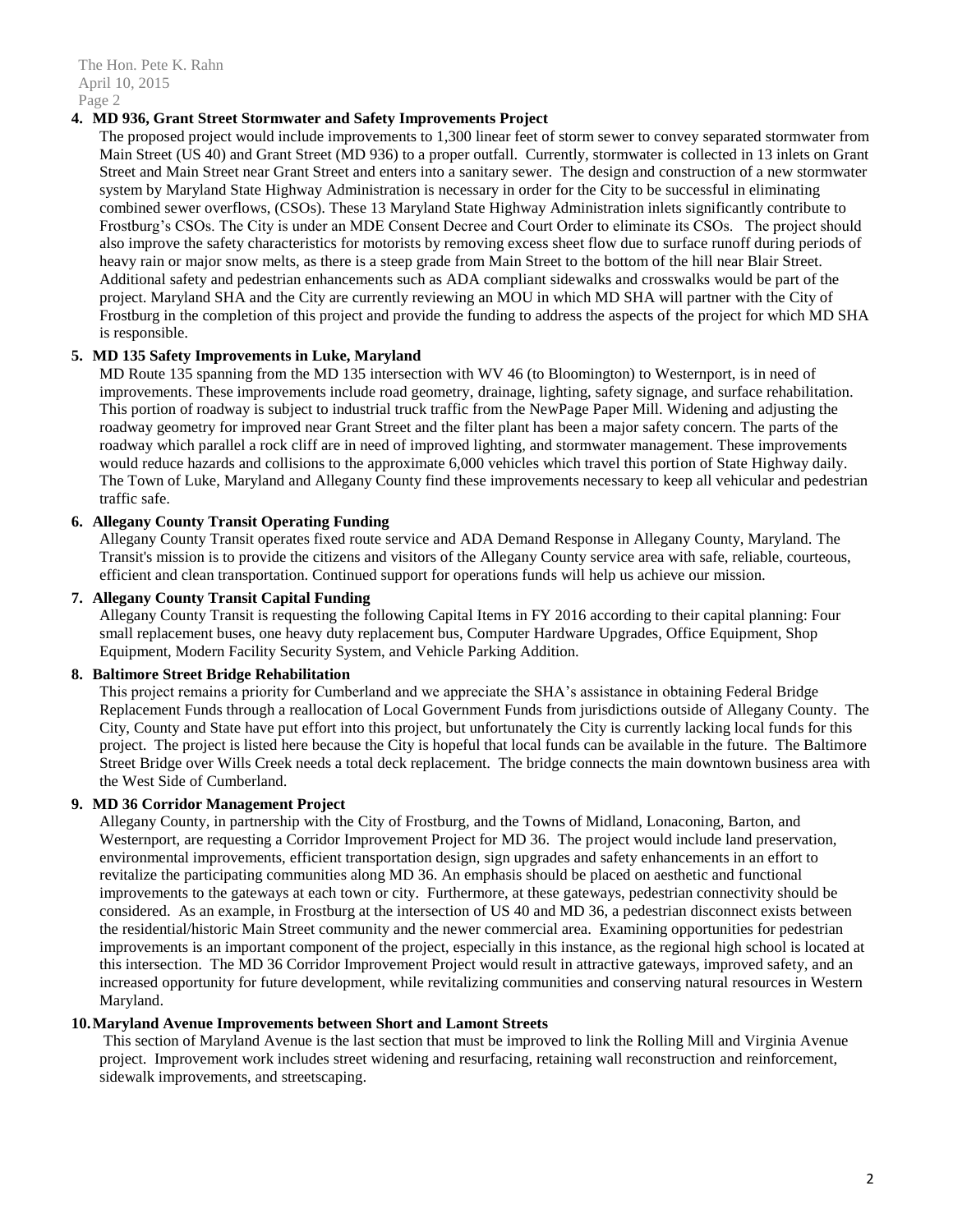#### **11.MD 135 (Pratt Street) Pavement Improvements**

The Town of Luke requests that the State of Maryland, consider MD 135, also known as Pratt Street, for pavement repair. The Town would like to see this area improved for public safety, and to improve quality of service in the area by providing better road surfaces for general and industry-related freight traffic.

#### **12.Park Avenue and Braddock Road Intersection and Approach Project**

A traffic study and conceptual plan was prepared in 2014 by Bennett, Brewer, and Associates, and was funded by Allegany County through the Cumberland Area MPO Unified Planning Work Program. The study examined pedestrian, bicycle, and vehicular needs and a conceptual plan for intersection improvements addressing the issues identified. The City of Frostburg plans to seek funding to move forward with the design and construction phase(s) of the intersection improvements, as this intersection serves as a main gateway to the City via Braddock Road (MD 736), the intersection has a substantial amount of pedestrian traffic and all forms of traffic are expected to increase as enrollment at Frostburg State University is expected to grow 10 - 20% by 2020.

#### **13.Bicycle/Pedestrian Improvements to Industrial Boulevard**

Building upon previous coordination meetings between the City of Cumberland and SHA officials in 2011, design and implement bicycle and pedestrian improvements along both sides of Industrial Boulevard (MD Highway 51) between Winston Street (Canal Place) on the north and Mesick Road on the south. The improvements evaluated in the feasibility and design assessment would include, but not necessarily be limited to, a combination of dedicated bike lanes, shared lane bikeways, and bike boxes at key intersections as may be warranted and appropriate. This project is part of the City's Grand Loop bicycling route as recommended in the 2008 Trails and Bikeways Master Plan, which is a component of the City's Comprehensive Plan. The project is identified and described as an on-road facility that is part of the "Grand Loop." It is identified as part of Goal A-9 of the plan and is depicted in the master plan map of the bikeway network in Appendix A. The project supports the City's long-range plans to extend bicycling access for residents and visitors from the two regional bike trails that connect in Downtown Cumberland. The City considers this route to be an essential connection, since it is the only level route that provides a direct link between the downtown area and the other planned neighborhood bikeway routes in South Cumberland. The route is currently used occasionally by the Bicycling community and has been rated as dangerous for bicycling in its current condition.

#### **14.Mechanic Street Access Road Improvements**

Mechanic Street from north of Bedford Street to I-68 (at Howard Street), the block of Bedford Street from North Centre Street to Mechanic Street and Baltimore Street from Mechanic Street to the scenic railroad crossing provide important economic and transportation linkage between the Central Business District of Cumberland and other major transportation routes, including I-68 and MD 51. The route also serves as a critical emergency traffic route for police, fire and ambulance service because the Public Safety Building is located at Bedford and Mechanic Streets. The City is interested in pursuing MPO, State, and/or Federal funding support for the necessary structural and streetscape improvements needed to effectively rehabilitate this corridor and position it to serve its growing traffic role as one of the city's most critical traffic arterials.

## **15. Mount Savage Road (MD 36) Streetscape**

Allegany County requests streetscape improvements on Mount Savage Road (MD 36) from New School Road to the intersection of Iron Rail Street at the east end of town. Improvements should consider pedestrian accommodations and furnishings, landscaping, and lighting. We feel these improvements will further revitalize the community of Mount Savage. We are aware of the challenges associated with the project, but are hopeful for any improvements that can be made along the state route.

Thank you for your consideration of these transportation priorities in Allegany County. We look forward to a productive partnership with the Maryland Department of Transportation and to actively participate in the development of the CTP to plan and implement these projects.

If you need any clarifications about our recommendations please contact us.

Sincerely, The Board of Commissioners of Allegany County  $M$ ulun $M$  /alerty -President, William R. Valentine  $UUUUUU$ Commissioner Creade V. Brodie, Jr.  $\angle$  property

Commissioner Jacob C. Shade